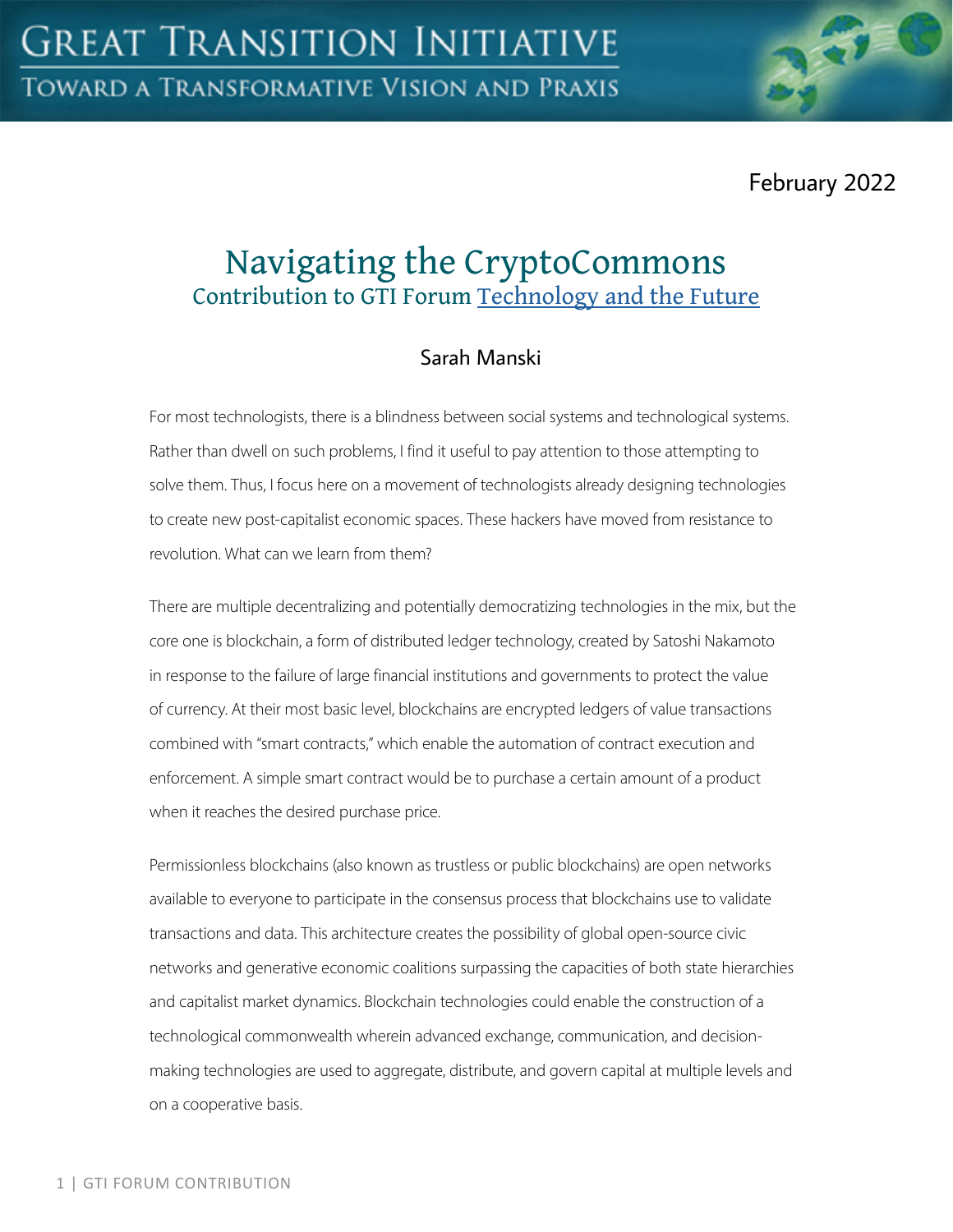My research focuses on the emerging ethical questions related to the impact of technology on humanity and how a commons-based economic model with a new approach to value, ownership, production, equity, work processes, and social dynamics can be built. While still in the minority, there is a diverse and growing global community experimenting with distributed technologies to create alternative forms of production, relationships, and ownership, with radically new and different logics beyond capitalist extraction, exploitation, market competition, and private ownership. The [CryptoCommons](https://www.shareable.net/crypto-commons-gathering-2021/) movement is building systems incentivizing sharing, decentralization, and cooperation based on a global commons of knowledge, data, and the environment for the collective good, creating the new commonist economy of the future. Much of the debate around emergent technology focuses on technology's tendency to strengthen existing inequalities. Yes, let's be critical, but let's not stand so far removed that we do not take advantage of the new opportunities available to us with these extremely powerful technological tools.

As with all technology, design choices made early in its implementation lay down path dependencies, opening some possibilities and foreclosing others. The Internet ushered in a new phase in the history of the commons in 1993 because it enabled organizing outside the modalities of the state. The Internet distributed information and communication; however, because of the centralized architecture of the platform on which people interact, self-governance was not a natural right. That same architecture also governs the interaction between separate user-generated institutions. Most of the current digital platforms we inhabit constrain users' ability to create their own institutions and govern the interaction between separate ones.

The question is how to design distributed systems that increase humanity's responsiveness through popular sovereignty and collective empowerment.

Cryptocurrencies can be designed to reproduce capitalist inequalities, but they can also be designed to enable cooperation at scale, empowering every individual to be their best self. The [Spatial Web](http://spatialwebfoundation.org/) moves the Internet into the material world. By combining online data and communication with Artificial Intelligence agents, virtual reality devices, decentralized computing, and blockchain, the Spatial Web will pair real and virtual relations. This technology enables users to both build a twin of physical reality in a virtual realm and bring the digital world back to the physical. It will overlay everything, including conversations, roads, conference rooms, and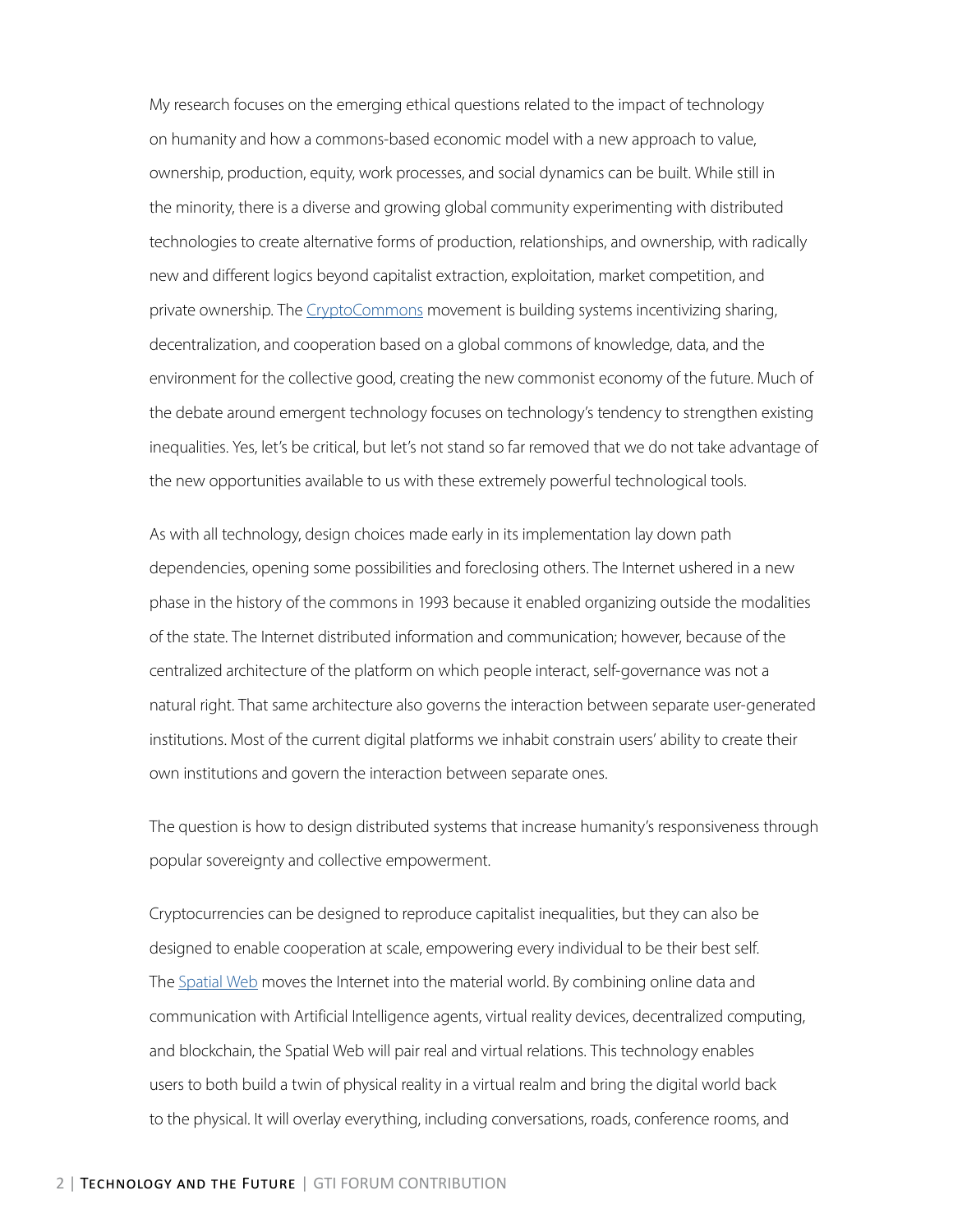classrooms, with AI-powered interaction and intuitive information. The Spatial Web requires new code to bring it to life, but not merely software code. Critically, it requires ethical and social codes as well.

An ethical starting point for the CryptoCommons movement is to design technologies so every part can see the whole, where the needs are, and where to participate, thereby creating feedback loops incorporating the energy from the edges. Another principle is designing technologies as noncorruptible "unenclosable carriers" of information so that people can interact freely. Additionally, they argue, overarching systems design for the future must include stakeholder incentive alignment, open-source code, semantically compatible protocols, and robust engineering practices.

The CryptoCommons movement includes activists working on open source, the commons, permaculture, platform and open cooperatives, blockchain, feminist economics, and open-value accounting. Technologies can deliver more than one type of technological civilization, and we have not yet exhausted their democratic potential. Already functioning corporate sovereignties such as Google are expanding their power by incorporating these new technologies into their systems. The introduction of new technologies' powers of verifiability and permanence could have the immediate effect of strengthening current hierarchies, centralizing power, exacerbating inequality, and generally weakening democracy. Furthermore, as some of the most advantaged players in the world system, corporations enjoy a significant head start in the race to program their logics into mainstream applications, as well as the capacity to enact state policies that block new applications threatening future disintermediation.

Yet, popular sovereignty, envisioned by the CryptoCommoners, may have a future by building a coalition of technologies and broader publics. As the proximate constitutionalizers of the new blockchain world, the technologists designing all our digital systems are in a potentially determinative position, and their affinities matter. They hold an intense desire to rebuild the world based on nature's design of regenerative, resilient, living systems. Let's embrace and support this movement and grow the commons together.